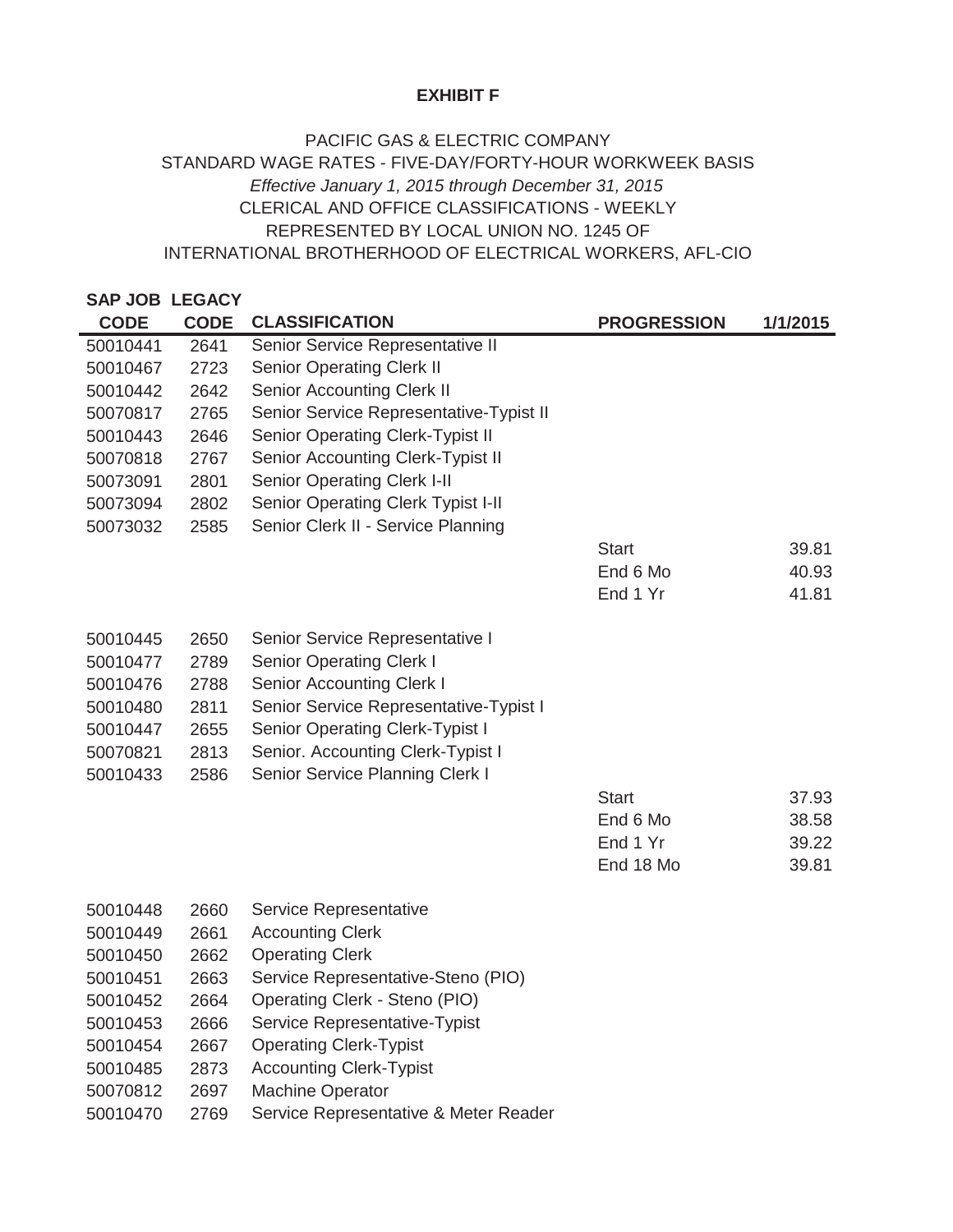| 50010466 | 2703 | E&P Operating Clerk (PIO) |
|----------|------|---------------------------|
|----------|------|---------------------------|

|          |      |                                                                        | <b>Start</b> | 28.64 |
|----------|------|------------------------------------------------------------------------|--------------|-------|
|          |      |                                                                        | End 6 Mo     | 30.32 |
|          |      |                                                                        | End 1 Yr     | 31.98 |
|          |      |                                                                        | End 18 Mo    | 32.91 |
|          |      |                                                                        | End 2 Yr     | 33.85 |
|          |      |                                                                        | End 30 Mo    | 34.78 |
|          |      |                                                                        | End 3 Yr     | 35.72 |
|          |      |                                                                        | End 42 Mo    | 36.65 |
|          |      |                                                                        | End 4 Yr     | 37.93 |
| 50356342 | 2602 | Service Representative I                                               |              |       |
| 50372524 | 2605 | Service Representative I Typist                                        |              |       |
|          |      |                                                                        | <b>Start</b> | 19.63 |
|          |      |                                                                        | End 18 Mo    | 24.54 |
|          |      |                                                                        | End 3 Yr     | 29.44 |
|          |      |                                                                        | End 54 Mo    | 37.93 |
| 50356343 | 2604 | Service Representative II                                              |              |       |
| 50372601 | 2606 | Service Representative II - Typist                                     |              |       |
|          |      |                                                                        |              | 37.93 |
| 50010461 | 2683 | Utility Clerk-Typist - Customer Services, Marketing                    |              |       |
| 50010462 | 2684 | <b>Utility Clerk-Typist - Operating</b>                                |              |       |
| 50010463 | 2685 | Utility Clerk-Typist - Accounting                                      |              |       |
| 50010464 | 2689 | <b>Utility Machine Operator</b>                                        |              |       |
|          |      |                                                                        | <b>Start</b> | 16.75 |
|          |      |                                                                        | End 6 Mo     | 17.94 |
|          |      |                                                                        | End 1 Yr     | 19.27 |
|          |      |                                                                        | End 18 Mo    | 21.25 |
|          |      |                                                                        | End 2 Yr     | 23.21 |
|          |      |                                                                        | End 30 Mo    | 25.17 |
|          |      |                                                                        | End 3 Yr     | 26.09 |
|          |      |                                                                        | End 42 Mo    | 26.94 |
|          |      |                                                                        | End 4 Yr     | 28.64 |
|          |      | Hiring rates for the above classifications are based on experience and |              |       |
|          |      | The above rates apply to employees hired 10-1-88 and after.            |              |       |
| 50010457 | 2675 | Utility Clerk - Customer Services, Marketing                           |              |       |
| 50010458 | 2676 | <b>Utility Clerk - Operating</b>                                       |              |       |
| 50010459 | 2677 | <b>Utility Clerk - Accounting</b>                                      |              |       |
| 50010461 | 2683 | Utility Clerk-Typist - Customer Services, Marketing                    |              |       |
|          |      | <b>Utility Clerk-Typist</b>                                            |              |       |
| 50010462 | 2684 | <b>Utility Clerk-Typist - Operating</b>                                |              |       |
| 50010463 | 2685 | Utility Clerk-Typist - Accounting                                      |              |       |

50010463 2685 50010464 2689 Utility Machine Operator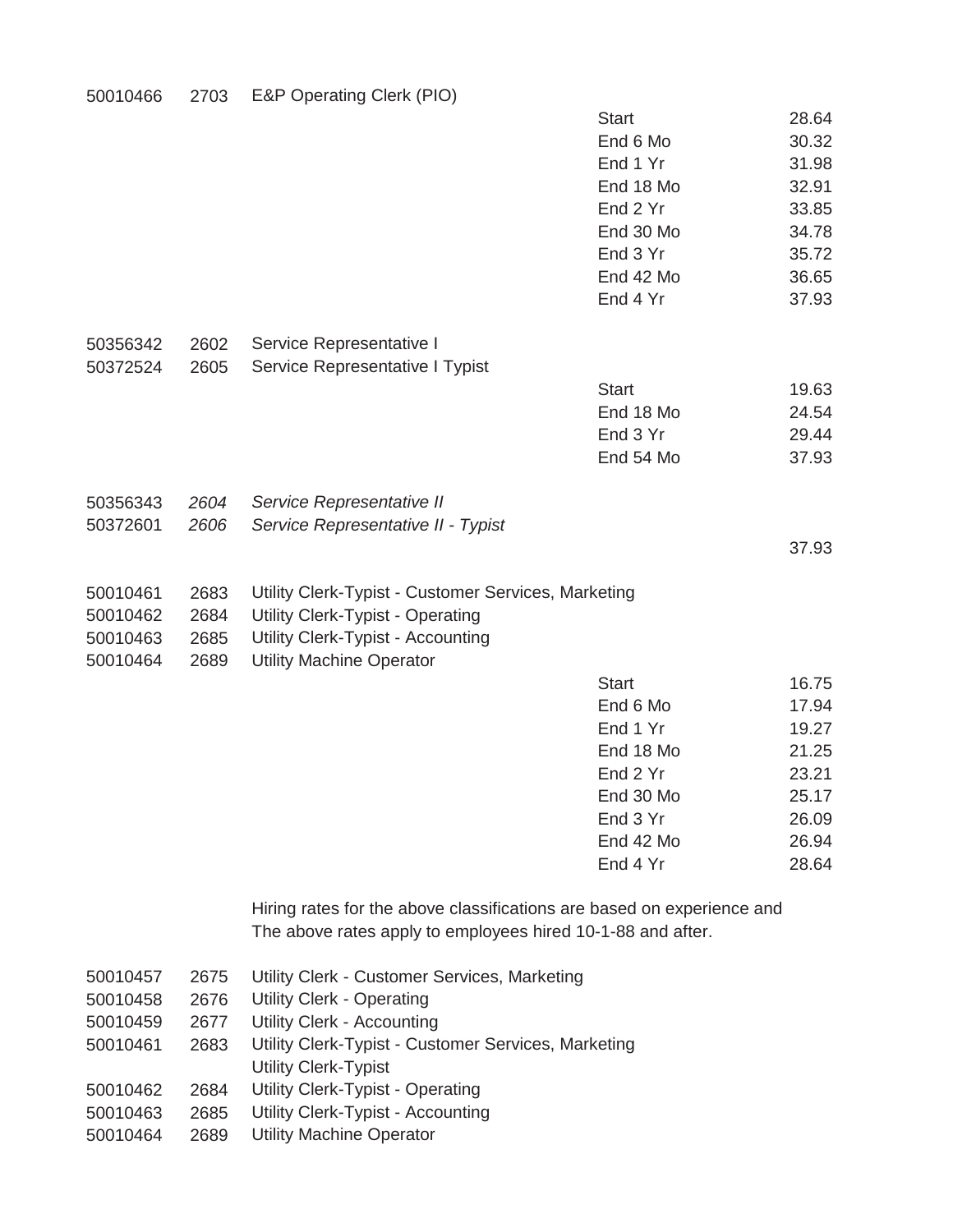| <b>Start</b> | 16.75 |
|--------------|-------|
| End 6 Mo     | 17.94 |
| End 1 Yr     | 19.27 |
| End 18 Mo    | 21.25 |
| End 2 Yr     | 23.21 |
| End $30$ Mo  | 25.17 |
| End 3 Yr     | 26.09 |
| End $42$ Mo  | 26.94 |
| End 4 Yr     | 28.64 |

The above rates apply to employees hired 1-1-83 through 9-30-88. Hiring rates for the above classifications are based on experience and

|  | 50010488 2880 Clerk D - Customer Services, Marketing |
|--|------------------------------------------------------|
|  | 50010489 2881 Clerk D - Operating                    |
|  | 50010490 2882 Clerk D - Controller                   |
|  | 50072977 2892 Clerk-Typist D - Controller            |

| <b>Start</b> | 23.43 |
|--------------|-------|
| End 6 Mo     | 24.28 |
| End 1 Yr     | 25.17 |
| End 18 Mo    | 26.09 |
| End 2 Yr     | 26.94 |
| End 30 Mo    | 28.64 |
| End 3 Yr     | 30.32 |
| End 42 Mo    | 31.98 |

The above rates apply to employees hired 1-1-76 through 1-31-80.

| 50010469 | 2760 | <b>Credit Representative</b>             |              |       |
|----------|------|------------------------------------------|--------------|-------|
| 50010471 | 2770 | Credit Representative and Meter Reader   |              |       |
|          |      |                                          | <b>Start</b> | 35.11 |
|          |      |                                          | End 6 Mo     | 37.65 |
|          |      |                                          | End 1 Yr     | 38.73 |
| 50010472 | 2772 | Meter Reader and Utility Clerk           | <b>Start</b> | 22.92 |
|          |      | (Hired 10-1-88 and after)                | End 6 Mo     | 25.73 |
|          |      |                                          | End 1 Yr     | 28.52 |
|          |      |                                          | End 18 Mo    | 31.33 |
|          |      |                                          | End 2 Yr     | 32.28 |
|          |      |                                          | End 30 Mo    | 33.24 |
|          |      | <b>Mail Clerk Driver</b>                 |              |       |
| 50010473 | 2773 |                                          | <b>Start</b> | 33.87 |
|          |      | (General Office, Building<br>Department) | End 6 Mo     | 34.86 |
| 50010479 | 2807 | Data Entry Operator                      | <b>Start</b> | 19.27 |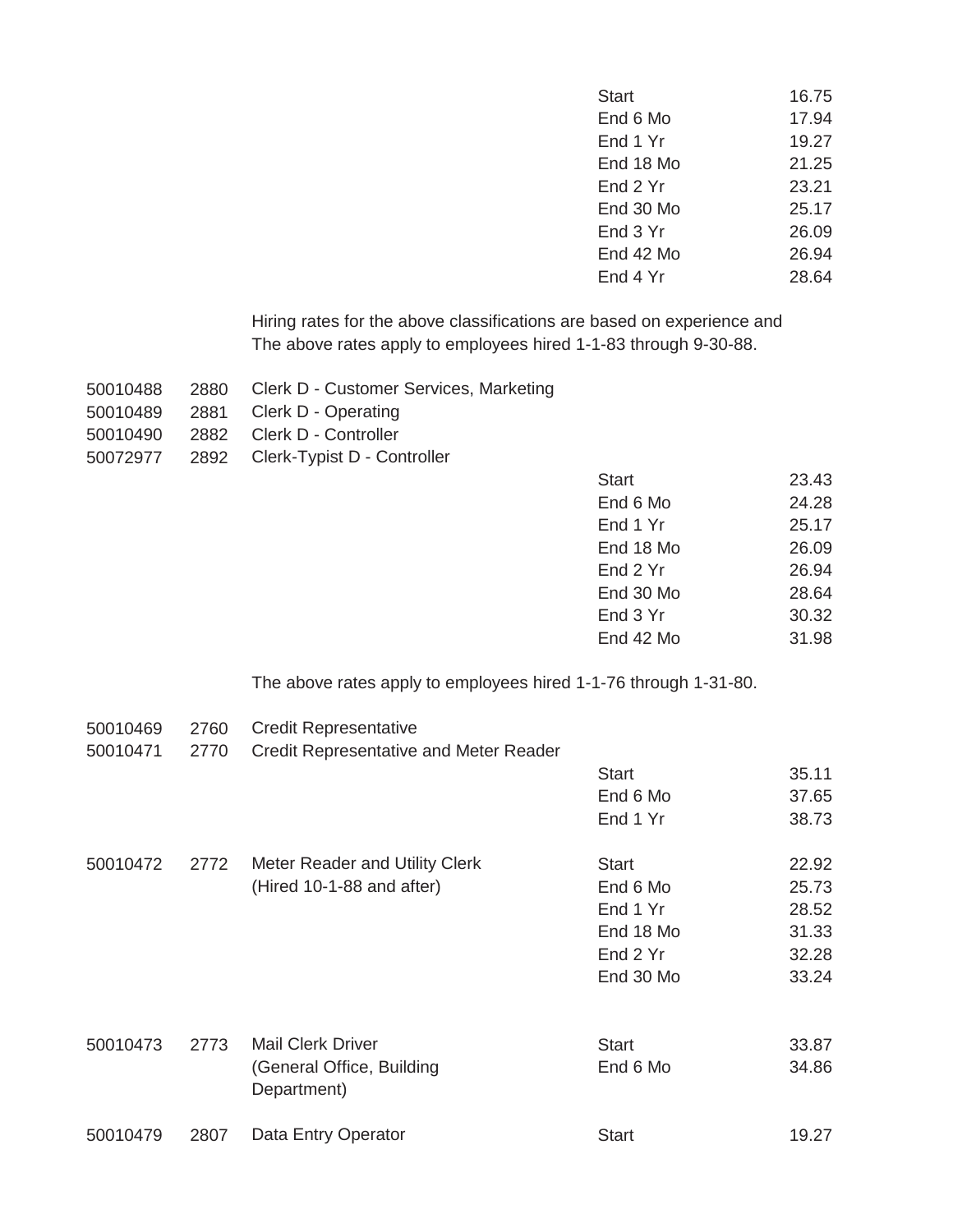| (Hired 10-1-88 and after) | End 6 Mo  | 21.25 |
|---------------------------|-----------|-------|
|                           | End 1 Yr  | 23.21 |
|                           | End 18 Mo | 25.17 |
|                           | End 2 Yr  | 26.09 |
|                           | End 30 Mo | 26.94 |
|                           | End 3 Yr  | 28.64 |
|                           | End 42 Mo | 30.32 |
|                           | End 4 Yr  | 31.98 |
|                           | End 54 Mo | 32.91 |
|                           | End 5 Yr  | 33.85 |
|                           | End 66 Mo | 34.78 |
|                           | End 6 Yr  | 35.72 |
|                           | End 78 Mo | 36.65 |
|                           |           |       |

Hiring rate for Data Entry Operator based on experience and limited to wage

| 50070820 | 2808 | <b>Lead Data Entry Operator</b>                                        | <b>Start</b><br>End 6 Mo<br>End 1 Yr<br>End 18 Mo<br>End 2 Yr              | 36.65<br>37.48<br>38.33<br>39.22<br>40.05          |
|----------|------|------------------------------------------------------------------------|----------------------------------------------------------------------------|----------------------------------------------------|
| 50010487 | 2879 | <b>Sr Computer Operator</b>                                            | <b>Start</b><br>End 6 Mo                                                   | 40.93<br>41.79                                     |
| 50072931 | 2779 | <b>Computer Operator I-A</b><br>(Incumbents Only)                      |                                                                            | 42.15                                              |
|          |      | Applies to Incumbent Computer Console Operators who were at the 540.75 |                                                                            |                                                    |
| 50010486 | 2878 | <b>Computer Operator I</b>                                             | <b>Start</b><br>End 6 Mo<br>End 1 Yr<br>End 18 Mo<br>End 2 Yr              | 36.65<br>37.48<br>38.33<br>39.22<br>40.05          |
|          |      | End 2-Yr wage progression considered as top rate for bidding purposes. |                                                                            |                                                    |
| 50072981 | 2877 | <b>Computer Operator II</b>                                            | <b>Start</b><br>End 6 Mo<br>End 1 Yr<br>End 18 Mo<br>End 2 Yr<br>End 30 Mo | 30.32<br>31.98<br>32.91<br>33.85<br>34.78<br>35.72 |

Computer Operator II at End 30-Mo wage progression will automatically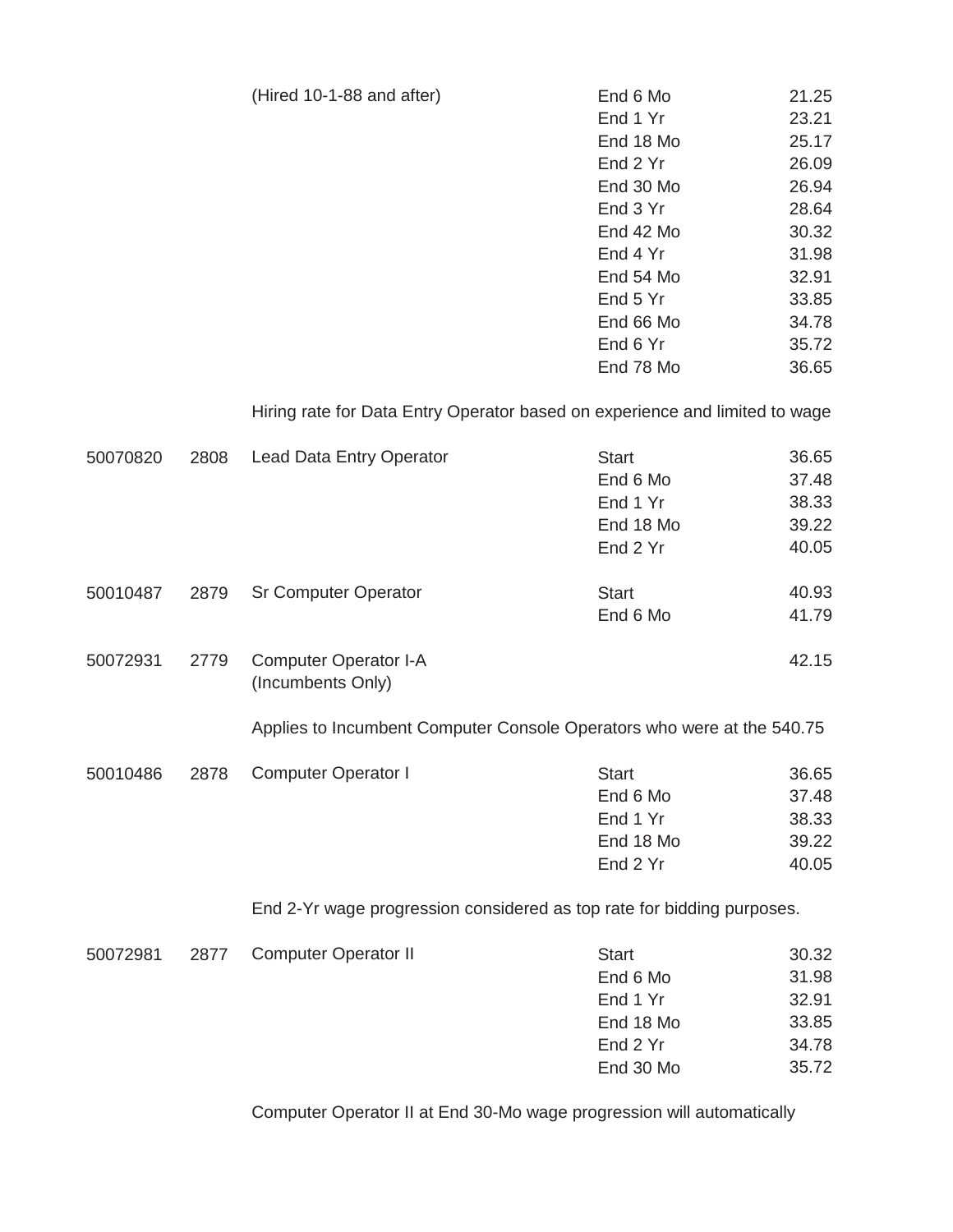| 50070822<br>2875 | Computer Operator III (Hired 10-1-88 and | <b>Start</b> | 19.27     |       |
|------------------|------------------------------------------|--------------|-----------|-------|
|                  |                                          | End 6 Mo     | 21.25     |       |
|                  |                                          |              | End 1 Yr  | 23.21 |
|                  |                                          |              | End 18 Mo | 25.17 |
|                  |                                          |              | End 2 Yr  | 26.09 |
|                  |                                          |              | End 30 Mo | 26.94 |
|                  |                                          |              | End 3 Yr  | 28.64 |

Hiring rate for Computer Operator III based on experience and limited to

Computer Operator III at End 3-Yr wage progression will automatically

End 30-Mo wage progression considered top rate of pay for Computer

50072983 2876 30.32 Computer Operator III-A

Classification & Wage rate for personnel who transfer or bid into

- 50070815 2731 Word Processing Operator - Customer Services, Marketing (Hired 10-1-88 and after)
- 50072830 2732 Word Processing Operator - Operating (Hired 10-1-88 and after)
- 50070816 2733 Word Processing Operator - Accounting (Hired 10-1-88 and after)

| Start     | 19.27 |
|-----------|-------|
| End 6 Mo  | 21.25 |
| End 1 Yr  | 23.21 |
| End 18 Mo | 25.17 |
| Fnd 2 Yr  | 26.09 |
| End 30 Mo | 26.94 |
| End 3 Yr  | 28.64 |
| Fnd 42 Mo | 30.32 |
| End 4 Yr  | 31.98 |
| Fnd 54 Mo | 32.91 |
|           |       |

Hiring Rate for Word Processing Operator based on experience and limited

| 50010772 | 4906 | Reprographics Job Coordinator | Start     | 37.93 |
|----------|------|-------------------------------|-----------|-------|
|          |      |                               | End 6 Mo  | 38.70 |
|          |      |                               | End 1 Yr  | 39.47 |
|          |      |                               | End 18 Mo | 40.12 |